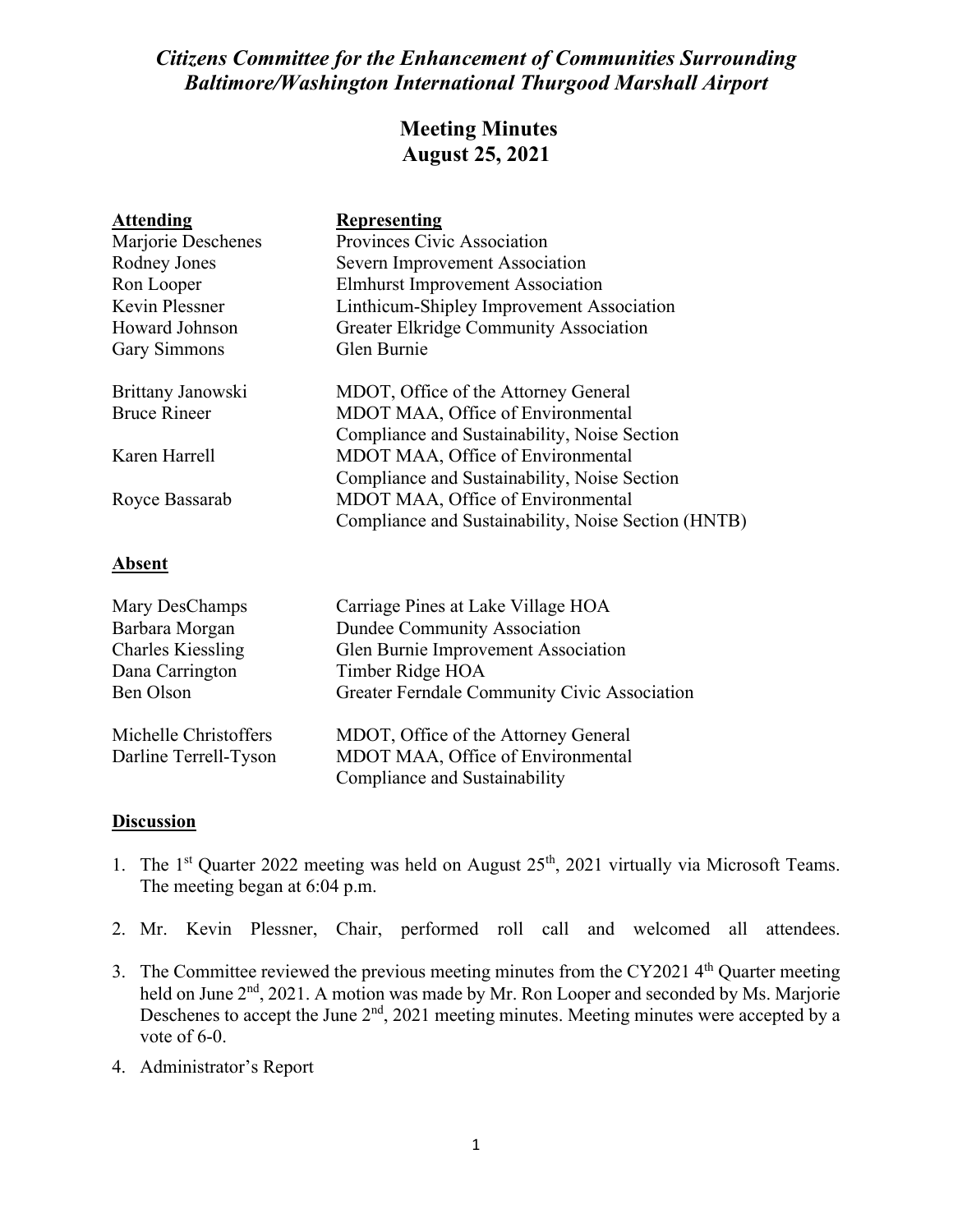Mr. Bruce Rineer provided the Committee an update on the budget. He highlighted the total fiscal year 2022 budget, comprised of 2020 calendar operations plus rollover from fiscal year 2021. No applications were received for consideration for the quarter.

5. Certificate of Standing Review for Submissions

No grant applications were submitted.

6. Grant Applications

No grant applications were submitted.

7. New Business

Mr. Rineer provided a summary of work MDOT MAA is undertaking to transition content from the [www.maacommunityrelations.com](http://www.maacommunityrelations.com/) website to [www.marylandaviation.com.](http://www.marylandaviation.com/) Both sites are live now and in the future a redirect from maacommunityrelations.com will direct web traffic to [www.marylandaviation.com.](http://www.marylandaviation.com/) This program will be located under the Environment/Airport Noise section of the website. Mr. Rineer walked Committee members through the website and noted that work is ongoing. He highlighted the Maryland OneStop Portal and mapping tool, as well as the history of the program.

Mr. Rineer demonstrated the functionality of the mapping application, highlighting that any user can input an address which results in a point on the map that shows whether a location is inside or outside boundary of eligibility.

Mr. Rineer next demonstrated the functionality of the Maryland OneStop Portal. The OneStop Portal is linked from the new portion of the MDOT MAA website. Mr. Rineer highlighted the steps in the grant application process using the existing form in an online environment, and noted that MDOT MAA will receive an email notification via [maaceg@bwiairport.com](mailto:maaceg@bwiairport.com) indicating that a grant application has been submitted. Submission by an applicant alerts MDOT MAA staff who can take the necessary next steps.

Mr. Looper asked about whether the system times out after a certain amount of time, and whether a potential applicant can start and stop the process. Mr. Plessner offered to test both functions. Mr. Gary Simmons asked whether it is possible to obtain a printed map showing this information. Mr. Rineer will print and mail a map to Mr. Simmons.

No changes regarding the new OneStop Portal to the existing program guidelines are planned at this time. Mr. Howard Johnson inquired whether the guidelines should suggest to applicants to consider breaking larger projects into smaller projects or phases. Mr. Plessner suggested this guidance may be more informal rather than incorporated into the guidelines. Ms. Deschenes noted that errors or questions in one portion of a large package would jeopardize the entire application. Mr. Looper suggested Committee members with relevant experience preparing applications draft some informal guidance.

8. Old Business

None